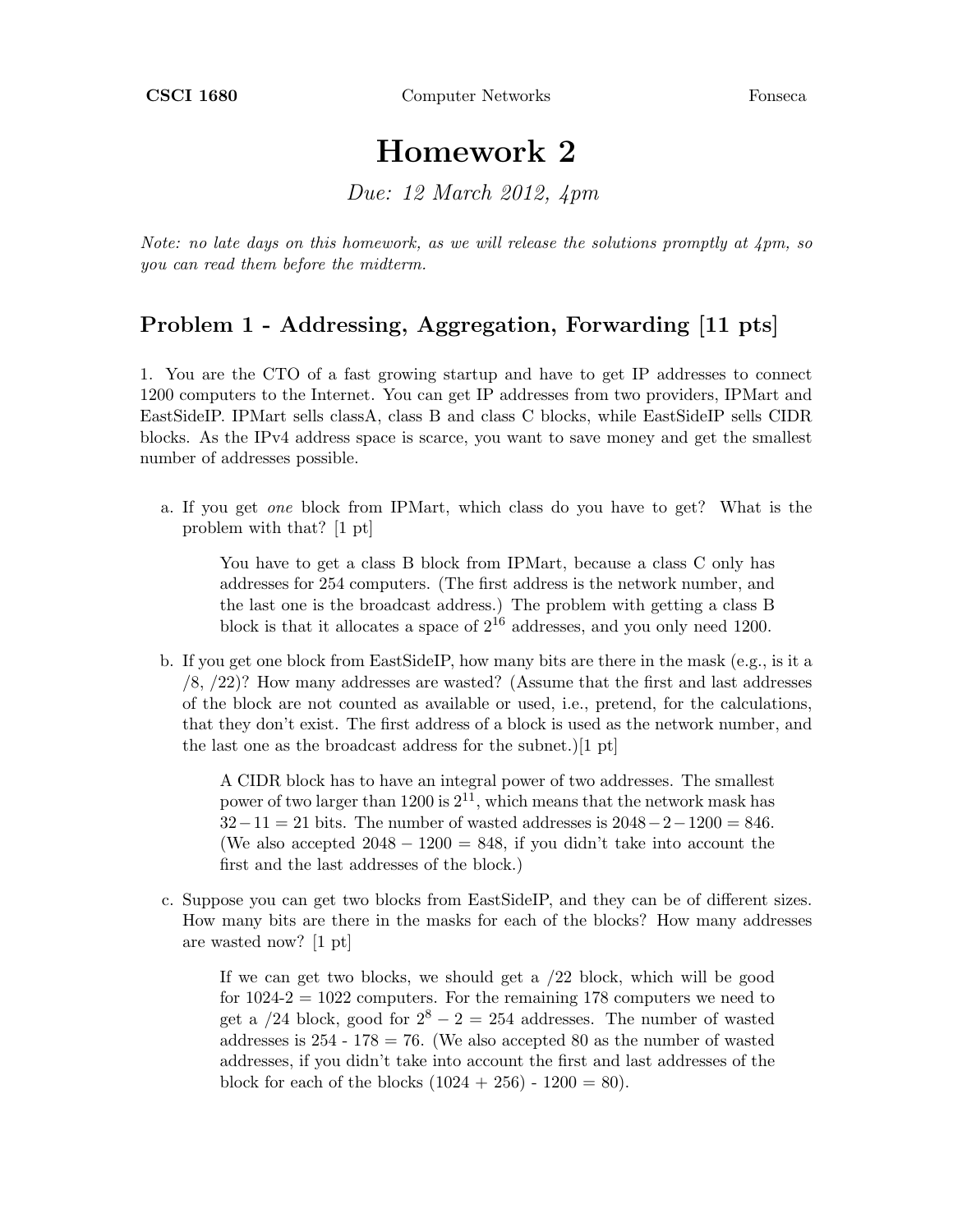2. You work for EastSideIP and have a large number of consecutive addressed available starting at 198.17.0.0. You receive 2 requests for addresses, 4000 and 2000 and in that order.

a. For each, give the first and last IP address assigned as well as the subnet mask. [1pt]

- 4000: 198.17.0.0 through 198.17.15.255 (a 4096 address block)
- 2000: 198.17.16.0 through 198.17.23.255 (a 2048 address block)
- b. Why is it best to minimize the number of CIDR blocks you allocate? [1 pt]

Because the larger the blocks allocated, the smaller the routing tables in upstream routers become.

c. Why is it best to also minimize the size of the address blocks? [1 pt]

Because we improve the utilization of the address space, by reducing wasted allocations.

3. Suppose you have the following routing table in your router

| address/mask   | next hop    |
|----------------|-------------|
| 135.46.56.0/22 | Interface 0 |
| 135.46.60.0/22 | Interface 1 |
| 192.53.40.0/23 | Router 1    |
| default        | Router 2    |

What is the next hop for each of these addresses, given that you use longest-prefix matching? [0.5 pts each]

a. 135.46.63.10

Interface 1

b. 135.46.57.14

Interface 0

c. 192.53.40.7

Router 1

d. 192.53.56.7

Router 2

4. YouTube has prefix 208.65.152.0/22. On 2008/02/24, Pakistan started to advertise routes to prefix 208.65.153.0/24, which caused a lot of users to hit Pakistani servers instead of YouTube servers.